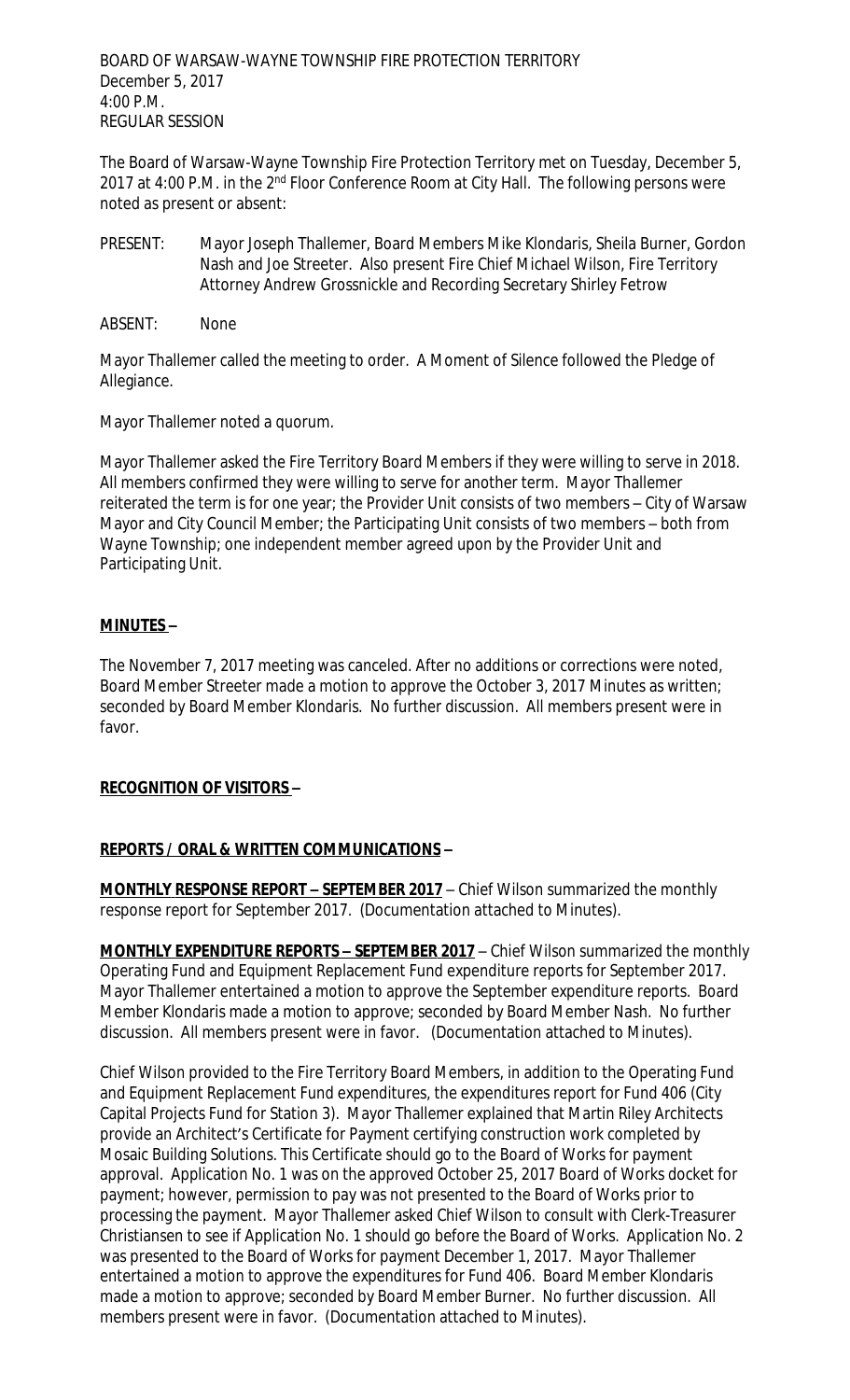**FIREFIGHTER PERSONAL PROTECTION VESTS –** Chief Wilson displayed a personal protection vest that was purchased for all fire department members. Chief Wilson explained the importance of the vests as fire department members make first responder calls, work with law enforcement and have the potential of an active shooter in the schools or industry.

**GRADE SCHOOL FIRE SAFETY EDUCATION –** Chief Wilson distributed copies of the grade schools' fire safety booklets distributed to students in the Warsaw Community School Corporation.

### **UNFINISHED BUSINESS –**

### **NEW BUSINESS –**

**PERMISSION TO ACCEPT GRANTS FOR HEAVY RESCUE EXTRICATION EQUIPMENT** – Mayor Thallemer noted that the Permission to Accept Grants has been approved at the Board of Works. Chief Wilson indicated the Grants are designed for the Warsaw-Wayne Fire Territory to be the holding department with the equipment being disbursed to Syracuse, Pierceton, Etna Green, Silver Lake and Milford which are the outlining heavy rescue areas. The Warsaw-Wayne Fire Territory will provide joint training to the departments receiving the equipment. Mayor Thallemer entertained a motion to approve the Permission to Accept Grants. Board Member Streeter made a motion to approve; seconded by Board Member Nash. No further discussion. All members present were in favor. (Documentation attached to Minutes).

**MOBILE EYES INSPECTION PROGRAM – CONTRACT APPROVAL** – Chief Wilson indicated this software is a stand-along program that works in conjunction with the department's recently purchased Emergency Reporting software and will be utilized by Fire Marshal Fretz for building occupancies and inspections. Chief Wilson noted the contract has been approved at the Board of Works on November 17, 2017. Mayor Thallemer entertained a motion to approve. Board Member Nash made a motion to approve; seconded by Board Member Streeter. No further discussion. All members present were in favor. (Documentation attached to Minutes).

**EMERGENCY REPORTING – SERVICE AGREEMENT APPROVALS (EMS MODULE AND CAD LINK)** – Chief Wilson indicated the EMS Module is the reporting system that works in conjunction with Advanced Life Support (ALS) reporting. This EMS Module meets the reporting requirements required by State Law. Prior to the department's ALS certification, reporting consisted of EMS assists; however, the department's ALS Certification now requires submission of medical reports. CAD Link is a communication system that works with dispatch that instantly provides the run information to the department's iPads which starts the reporting system. Chief Wilson asked for approval to move into the next phase of the EMS Module and CAD Link Program. Mayor Thallemer entertained a motion to approve. Board Member Burner made a motion to approve; seconded by Board Member Streeter. No further discussion. All members present were in favor. (Documentation attached to Minutes).

**MOSAIC BILLING / PAYMENT OF STRUCTURAL CLAIM** – As noted previously, Chief Wilson indicated the Mosaic Building Solutions' Application No. 2 was presented to the Board of Works December 1, 2017 for payment. Hereafter, Chief Wilson indicated payment approval will come before the Fire Territory Board prior to the payment approval request to the Board of Works. Mayor Thallemer entertained a motion to approve Application No. 2. Board Member Klondaris made a motion to approve; seconded by Board Member Streeter. No further discussion. All members present were in favor. (Documentation attached to Minutes).

**WARSAW VOLUNTEER FIRE DEPARTMENT 2018 AGREEMENT** – Chief Wilson indicated the Officers of the Warsaw Volunteer Fire Department will sign the 2018 Agreement at their December 7, 2017 meeting. Chief Wilson noted the contract amount has been reduced from \$36,000/year to \$10,000/year; the volunteer department is financially secure at this time, and the amount has been agreed upon between the two parties involved. Chief Wilson stated the Warsaw-Wayne Fire Territory is again overseeing the volunteers - providing training, meeting location and providing a better working relationship between the two parties; the volunteers are maintaining and controlling their finances which includes, but not limited to, purchasing of fire gear and other items. Mayor Thallemer noted the purpose of continuing the volunteer program is to provide the young people in the community the opportunity to get involved with